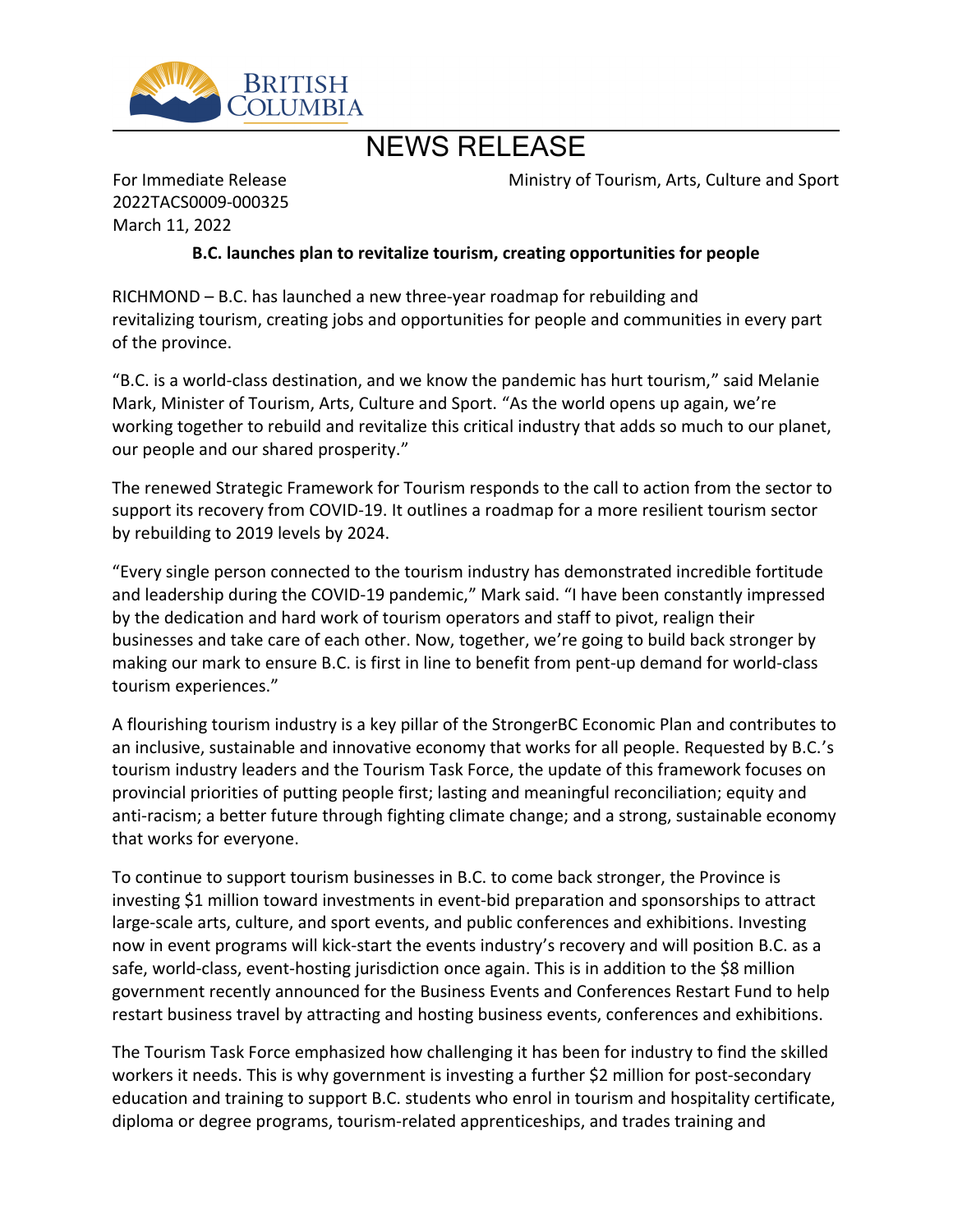development programs. This program, now in development, will prioritize students who are Indigenous, immigrant or refugee applicants, as well as those from rural or remote locations, and people with accessibility needs. More details will be provided soon.

As part of the Province's continuing tourism recovery initiatives, government has committed \$6 million this year through 2024 for Destination BC to market B.C. as a destination of choice in the highly competitive international market.

"We are very enthused about the Province's further investment in tourism recovery," said Walt Judas, CEO, Tourism Industry Association of BC. "These funds come at an opportune time as our industry looks to rebuild our workforce, products and service levels to once again welcome guests from all over the world in the months and years ahead."

This funding builds on the \$570 million the B.C. government has invested in recovery supports for the tourism sector, including the Small and Medium Sized Business Recovery Grant and the Circuit Breaker Business Relief Grant that are providing funding to nearly 8,200 tourism and hospitality businesses. This funding has supported programs such as the Festival, Fairs and Events Recovery Fund, Tourism Accommodation and Commercial Recreation Relief Fund, business support through Indigenous Tourism BC, and tourism infrastructure development.

Government investment in pandemic support for the hard-hit tourism sector was made early and continues with the sustained rollout of new recovery investment programs spanning the breadth of tourism recovery – from HR recruitment and retention, including engaging students, to resuming large-scale conferences and events, and furthering destination development.

A well-managed, thriving tourism industry makes life better for people: it is integral to the province's economy and features prominently in B.C.'s economic plan. These initiatives, plus the resumption of strong international marketing efforts, position B.C. as a world-class destination with the programs in place to support a strong economic recovery that will be felt at all levels of community.

#### **Quotes:**

## Krista Bax, CEO, go2HR -

͞This program for training will no doubt spur interest from students as they see a supported pathway to a career in tourism and hospitality. We can't wait to welcome these new students to our industry. Opportunities await them in an industry that values diversity and is proud to contribute to community vitality throughout our province."

#### **Richard Porges, CEO, Destination BC -**

͞Spending more time and money in B.C. compared to domestic travellers, international visitors are vital to the industry's strong recovery. As the world reopens for travel, this additional funding will enable Destination BC to be even more effective in the incredibly competitive market for international travellers, bringing more tourism dollars to businesses in every corner of the province."

#### **Brenda Baptiste, chair, Indigenous Tourism BC ʹ**

͞We look forward to revitalizing tourism, creating jobs, and building capacity and opportunities